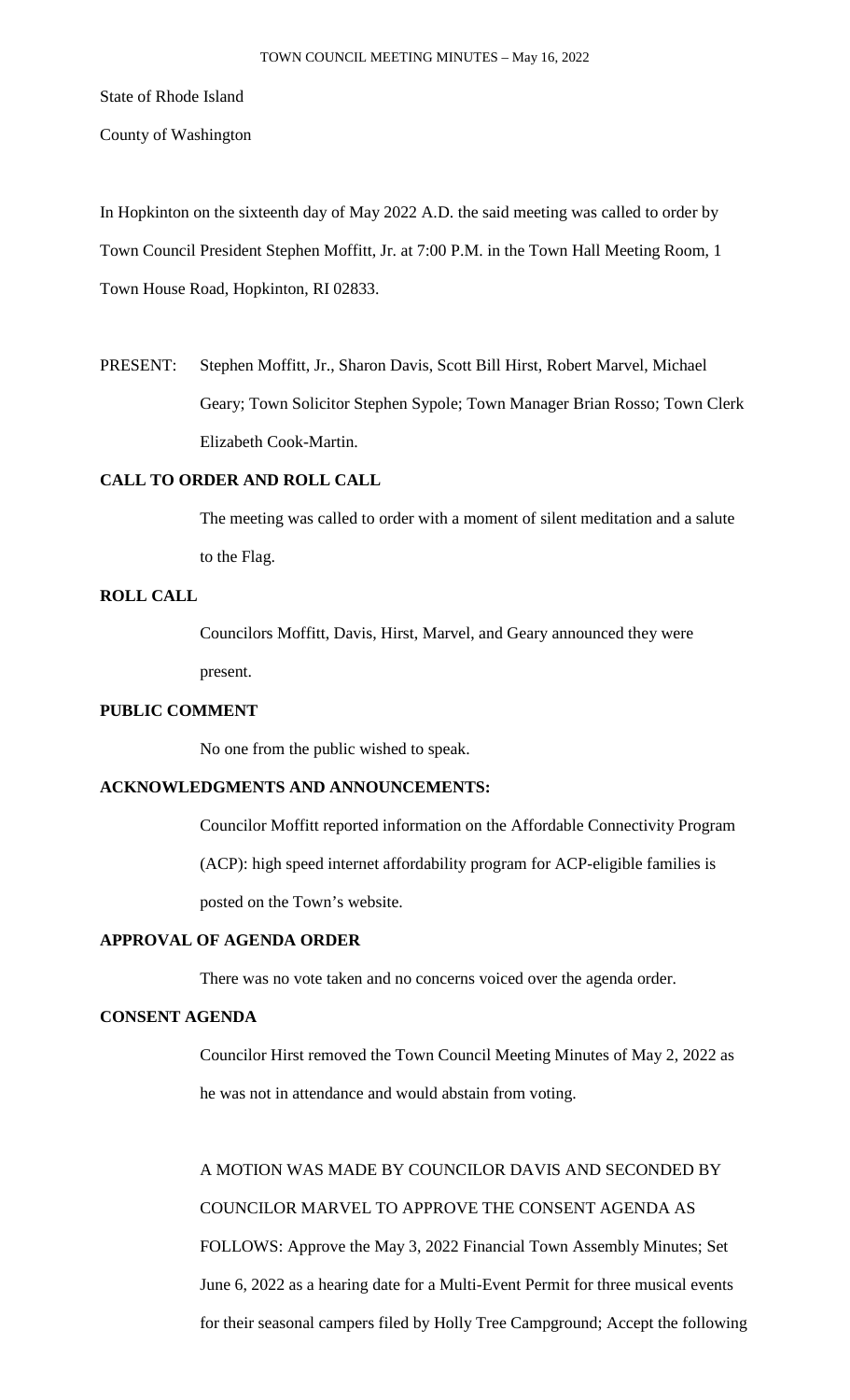monthly financial/activity report: Town Clerk; Approve refund resulting from a taxpayer overpayment on 2021 real property tax roll submitted by the Tax Collector.

IN FAVOR: Moffitt, Davis, Hirst, Geary, Marvel OPPOSED: None

## SO VOTED

A MOTION WAS MADE BY COUNCILOR DAVIS AND SECONDED BY COUNCILOR MARVEL TO APPROVE THE TOWN COUNCIL MEETING MINUTES OF MAY 2, 2022. IN FAVOR: Moffitt, Davis, Geary, Marvel ABSTAIN: Hirst OPPOSED: None

## SO VOTED

# **PUBLIC HEARING:**

A MOTION WAS MADE BY COUNCILOR HIRST AND SECONDED BY COUNCILOR MARVEL TO SIT AS A LICENSING BOARD. IN FAVOR: Moffitt, Davis, Hirst, Geary, Marvel OPPOSED: None

# SO VOTED

### **SPECIAL EVENT PERMIT**

The Council opened a hearing on an application for a Special Event Permit filed by Steven Minick on behalf of the Ashaway Sportsman Club for the annual Huck Finn Day co-sponsored by the Recreation Department scheduled for Sunday, June 5, 2022 from 8:00 AM to 3:00 PM (rain date: Sunday, June 12, 2022) to be held at Crandall Field, 188 Main Street, Ashaway, RI 02804.

Mr. and Mrs. Minick were present and Clerk Cook-Martin noted that the applicant had requested a waiver of the application fee.

Councilor Hirst believed that this event was very important to the youth of Ashaway. Mr. Minick, a longtime resident of Ashaway, explained that Huck Finn Day was an event that has been held for approximately seventy-four years. This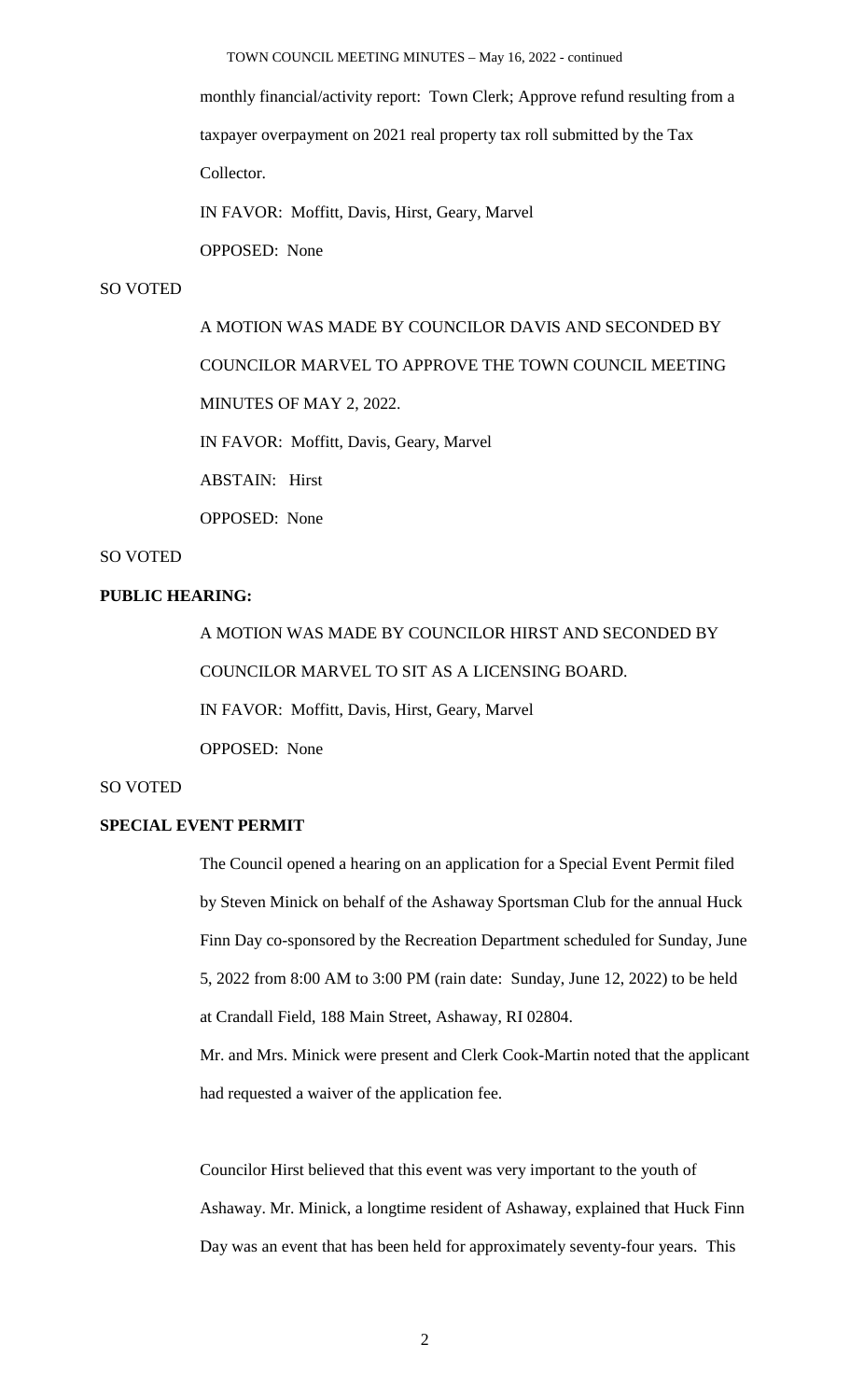is a free event for anyone to attend and is a fun day for the kids; they hope to stock the pond so the kids can fish and receive prizes.

A MOTION WAS MADE BY COUNCILOR MARVEL AND SECONDED BY COUNCILOR HIRST TO APPROVE THE SPECIAL EVENT PERMIT FOR HUCK FINN DAY. IN FAVOR: Moffitt, Davis, Hirst, Geary, Marvel

OPPOSED: None

# SO VOTED

A MOTION WAS MADE BY COUNCILOR HIRST AND SECONDED BY COUNCILOR DAVIS TO ADJOURN AS LICENSING BOARD AND RECONVENE AS COUNCIL. IN FAVOR: Moffitt, Davis, Hirst, Geary, Marvel OPPOSED: None

#### SO VOTED

#### **NEW BUSINESS**

# **SCHEDULE WORKSHOPS RE: AMERICAN RESCUE PLAN ACT FUNDS**

This matter was scheduled for discussion regarding scheduling workshops for the spending of the American Rescue Plan Act funds received by the town.

Councilor Geary asked if there could be any discussion on this matter and Solicitor Sypole noted that it could only be discussion on setting a workshop schedule. Councilor Geary noted that there was a situation in town which by the end of the week was going to put the town's people at a safety risk. Solicitor Sypole suggested they look to their Bylaws regarding emergency matters being added to the agenda. It was decided that they would schedule an emergency meeting for Wednesday, May 18, 2022 at 6:00 pm. Regarding workshops, Mr. Rosso suggested they hold two workshops. He noted that he has spoken with department heads in detail and put together a proposed list of projects. He suggested that he has gone through and evaluated proposed projects; done as much of the leg work as he could as far as obtaining cost estimates; and has tried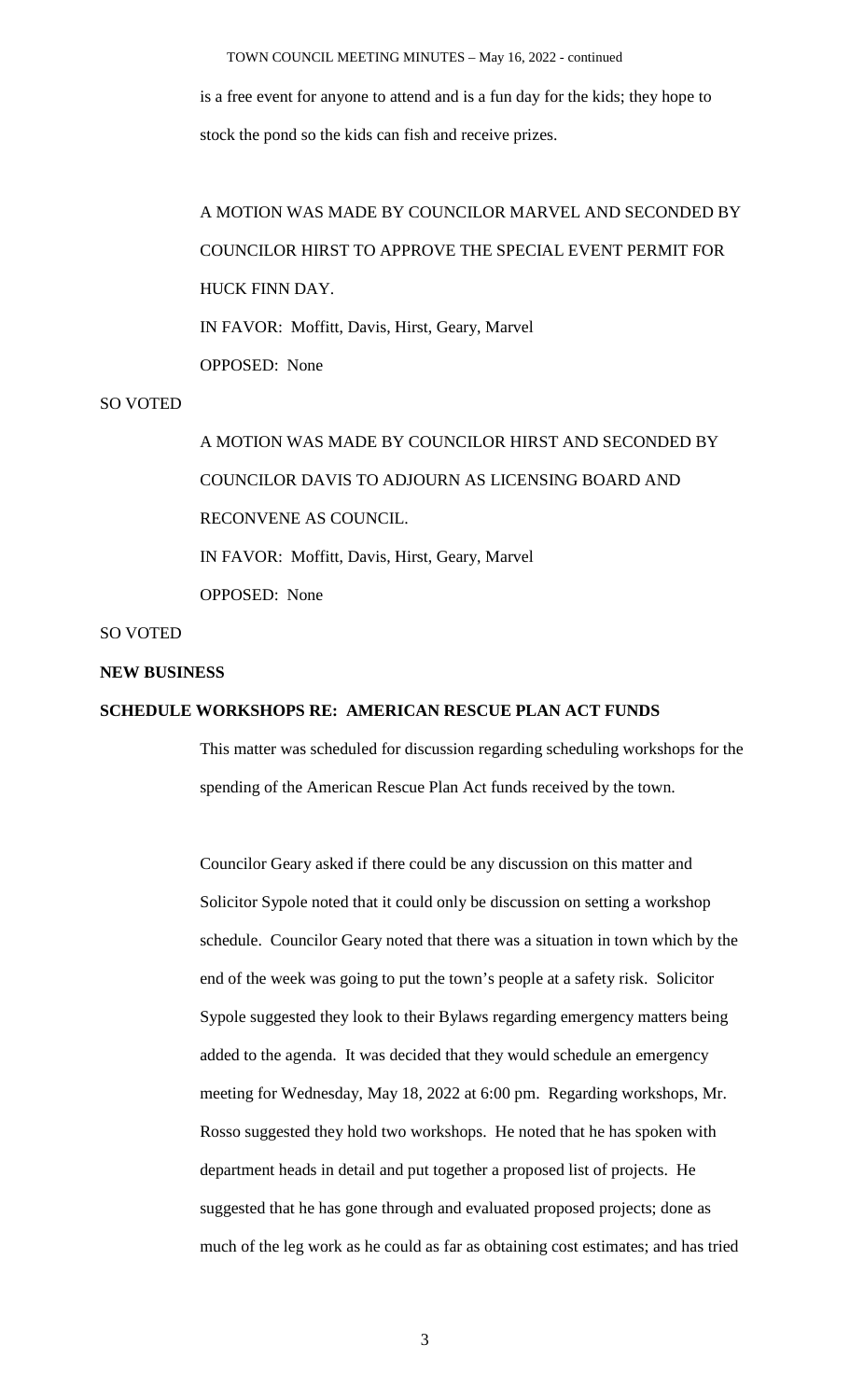TOWN COUNCIL MEETING MINUTES – May 16, 2022 - continued to prioritize that list for the Council to review. At the second workshop he felt they could bring in nonprofits and ask them to speak towards their requests. The Council scheduled workshops for Monday, May 23, 2022 at 6:30 pm and Tuesday, May 31, 2022 at 6:30 pm.

## **HB 7180 AND COMPANION SB 2311 RELATING TO HUMAN SERVICES – SOCIAL AND HUMAN SERVICES PROGRAMS RATE REVIEW AND RATE SETTING PROCESS ACT OF 2022**

This matter was scheduled to discuss, consider and possibly vote to support HB 7180 and companion bill SB 2311 Relating to Human Services – Social and Human Services Programs Rate Review and Rate Setting Process Act of 2022.

Councilor Davis noted that the Department of Human Services was going to be reviewing its rates; however, it was the schedule that had caught her attention. In August of this year the Governor is going to appoint a committee to look at these rates; however, the rates will not become effective until July of 2024. She felt the Council should support these bills and believed that the ambulance associations would fall under these categories.

A MOTION WAS MADE BY COUNCILOR DAVIS AND SECONDED BY COUNCILOR MARVEL TO SUPPORT HB 7180 AND COMPANION BILL SB 2311 RELATING TO HUMAN SERVICES – SOCIAL AND HUMAN SERVICES PROGRAMS RATE REVIEW AND RATE SETTING PROCESS ACT OF 2022.

IN FAVOR: Moffitt, Davis, Hirst, Geary, Marvel OPPOSED: None

SO VOTED

## **RI DEPARTMENT OF HEALTH SERVICES WATER BILL ASSISTANCE PROGRAM**

This matter was before the Town Council to discuss, consider and possibly vote to participate in the RI Department of Health Services Water Bill Assistance Program and authorize the Town Manager to sign the 2022-2023 RI Low-Income Home Water Assistance (LIHWAP) Program Agreement.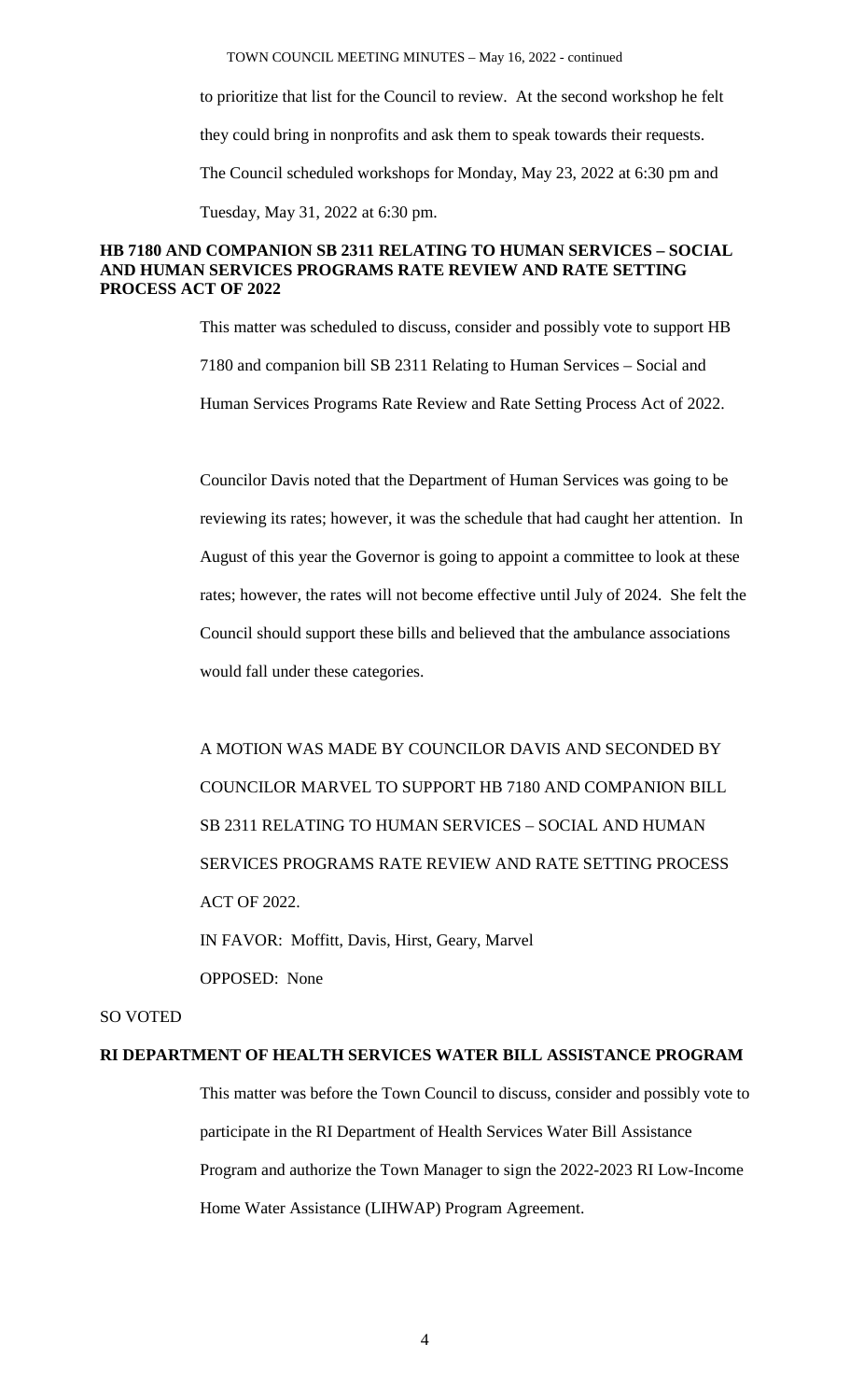Mr. Rosso noted that this was something done completely by the RI Department of Health Services so the application would be approved and submitted to the state agency. The town is just a conduit which provides information to our residents; there are 52 people on the water line and they would be able to apply for some assistance.

A MOTION WAS MADE BY COUNCILOR MARVEL AND SECONDED BY COUNCILOR GEARY TO PARTICIPATE IN THE RI DEPARTMENT OF HEALTH SERVICES WATER BILL ASSISTANCE PROGRAM. IN FAVOR: Moffitt, Davis, Geary, Marvel, Hirst OPPOSED: None

#### SO VOTED

### **UNFINISHED BUSINESS:**

### **PROPOSED TEXT AMENDMENT RE: ELECTRIC CHARGING STATIONS**

This matter was scheduled to discuss, consider and vote on a motion to either approve or reject a proposed text amendment to the Town's Zoning Ordinance District Use Table to allow electric charging stations in commercial, manufacturing and neighborhood business zones including the two current gas stations following completion and closing of the public hearing on May 2, 2022.

Councilor Hirst suggested that he would be voting for this proposed text amendment and he was disappointed in the Council for prohibiting future gas stations in town. Council President Moffitt advised that he would not be voting to approve this for he felt that this would not help anybody but would only be more restrictive, for if someone wanted to put an electric charging station in their home right now they could and if a business or an employer wished to add electric charging stations to their facility they could. He noted there was a study done in December which has a lot of information and he felt this issue may be revisited in the future. Councilor Davis wished to add to the record that in December of 2021 the Office of Energy Resources published "Electrifying Transportation, A Strategic Policy Guide for Improving Public Access to Electric Vehicle Charging Infrastructure in Rhode Island". She read a portion of the guide which stated that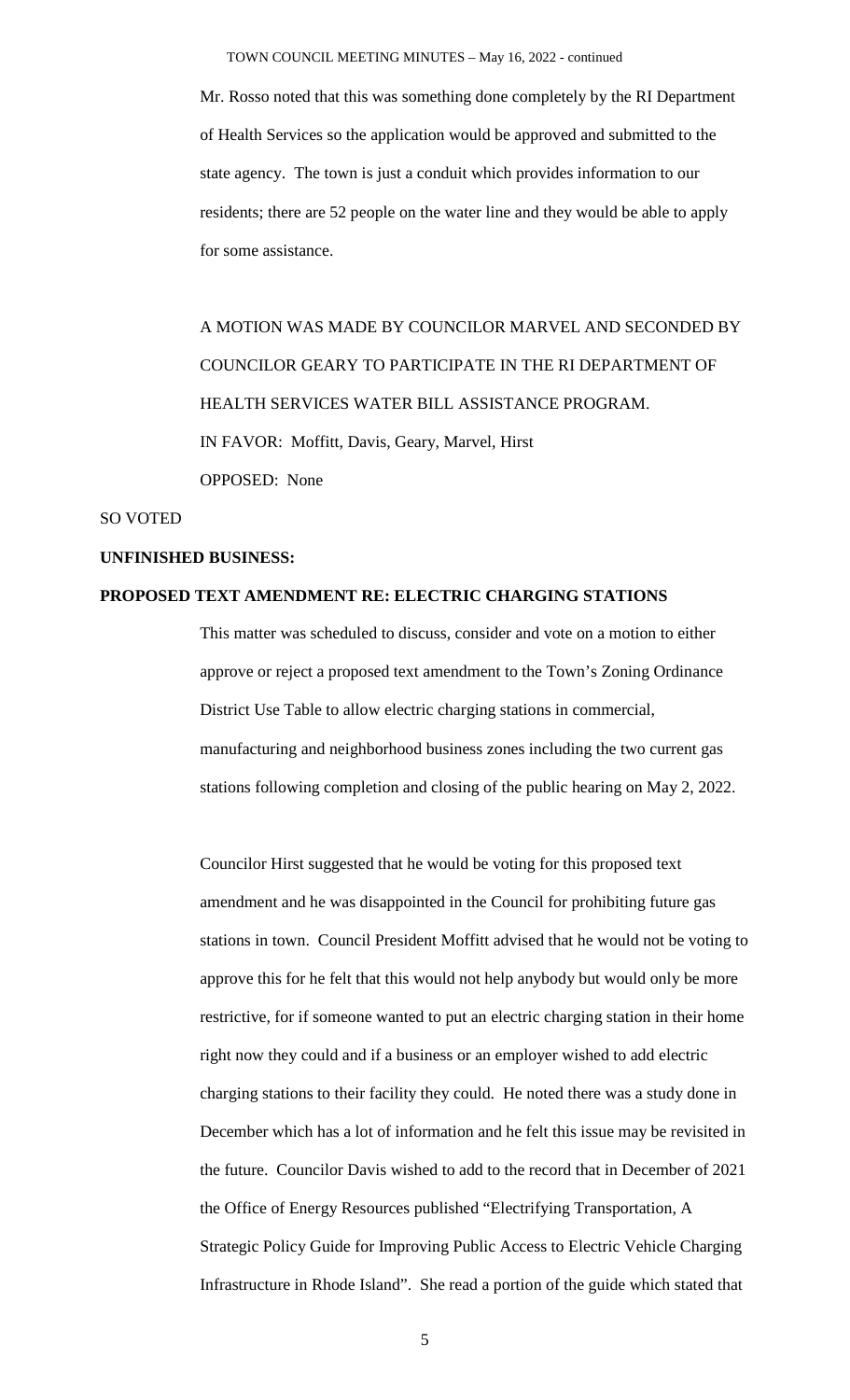the priority for 2022 was to reinvest in and refine incentive programs for electric vehicles and charging infrastructure; the agency action was going to be the Office of Energy Resources in coordination with DOT and DEM and with public participation, will develop an investment strategy for federal funding in line with this guide. RIPTA is to develop a road map to fully electrify their fleet. DOT will conduct a study and make recommendations regarding transportation revenue impacts because most of maintaining the road comes from the gas tax. Councilor Marvel agreed that this was not something that had to be dealt with right away but his concern was that if the State decides to start giving incentives to developers, we might be in the same situation as with solar. Solicitor Sypole noted that if they put something in the ordinance to say that it is a permitted use, they do not know what that would look like in the future and they could open the door to who knows what as technology develops. He felt a cautious approach would be best. Councilor Davis asked what the process would be for someone wanting to install a charging station. Solicitor Sypole felt that they would be only installing a piece of equipment and would only need to obtain an electrical permit.

A MOTION WAS MADE BY COUNCILOR DAVIS AND SECONDED BY COUNCILOR GEARY TO REJECT A PROPOSED TEXT AMENDMENT TO THE TOWN'S ZONING ORDINANCE DISTRICT USE TABLE TO ALLOW ELECTRIC CHARGING STATIONS IN COMMERCIAL, MANUFACTURING AND NEIGHBORHOOD BUSINESS ZONES INCLUDING THE TWO CURRENT GAS STATIONS. IN FAVOR: Moffitt, Davis, Geary, Marvel, Hirst OPPOSED: None

SO VOTED

## **PROPOSED LEGISLATION HB 8220**

This matter was scheduled to discuss, consider and possibly vote to oppose proposed legislation HB 8220 Relating to Taxation- Levy and Assessment of Local Taxes.

6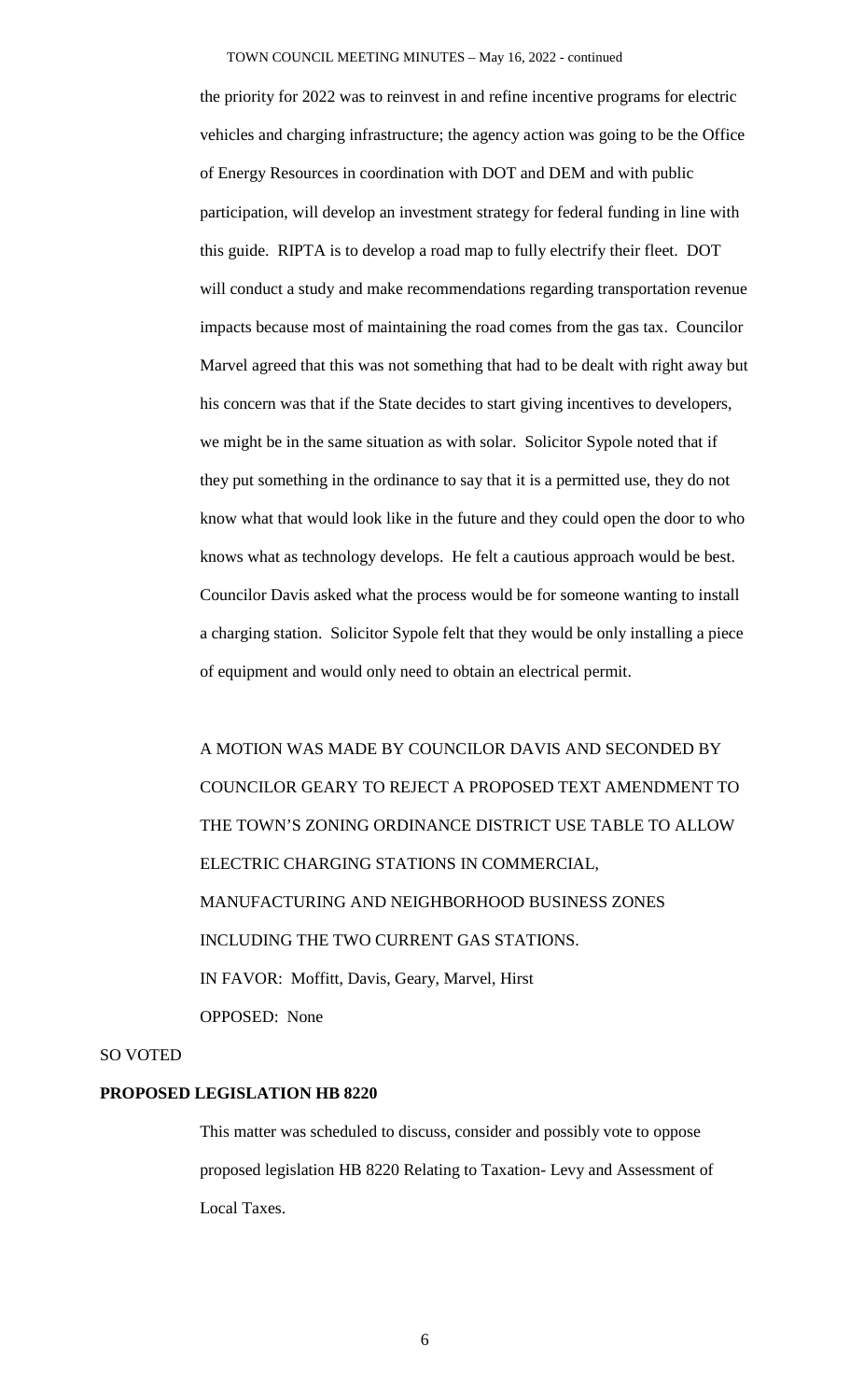Tiana Zartman, Tax Assessor was present. She noted that House Bill 8220 was scheduled for consideration last Thursday, May  $12<sup>th</sup>$ , and the Committee recommended the measure be held for further study. Mrs. Zartman noted that the previous bill was held and then there was a substitute added to it making it nonretroactive and then this new bill was proposed on May 6, 2022. The new bill is essentially the same as the other bill being that land cannot be reclassified or revalued, except for farmland. The only difference is that this bill is not retroactive and it would take effect for all parcels as of December 31, 2022; therefore, nothing previous to that date would have to be refunded. Mrs. Zartman advised that currently the up-and-running solar arrays are taxed at \$45,000 per acre, residential property is taxed at \$3,000 per acre and forestry is taxed at \$115.00 per acre. Some of the solar arrays are still under construction but she increased the value in order for the Council to get a more complete picture of our potential loss. Based on the projects in town it would be an \$11 Million Dollar assessed value loss each year and using this year's proposed tax rate it would equate to \$200,000 in taxes annually. Over the years this would equate to a huge loss for the town.

A MOTION WAS MADE BY COUNCILOR DAVIS AND SECONDED BY COUNCILOR MARVEL TO SUPPORT THE SENDING OF A RESOLUTION IN OPPOSITION TO HB 6676. IN FAVOR: Moffitt, Davis, Geary, Marvel, Hirst OPPOSED: None

## SO VOTED

#### **RE-ADOPT UPDATED & REVISED FY 2022/2023 BUDGET**

This matter was scheduled to discuss, consider and possibly vote to re-adopt an updated and revised FY 2022/2023 budget to include the Chariho School District's most recent budget figures.

Mr. Rosso noted that the Council previously approved the operating budget for FY 2022/2023; however, thereafter they received word from Chariho that they were going to level fund their budget. In revising the town's budget to include the

7